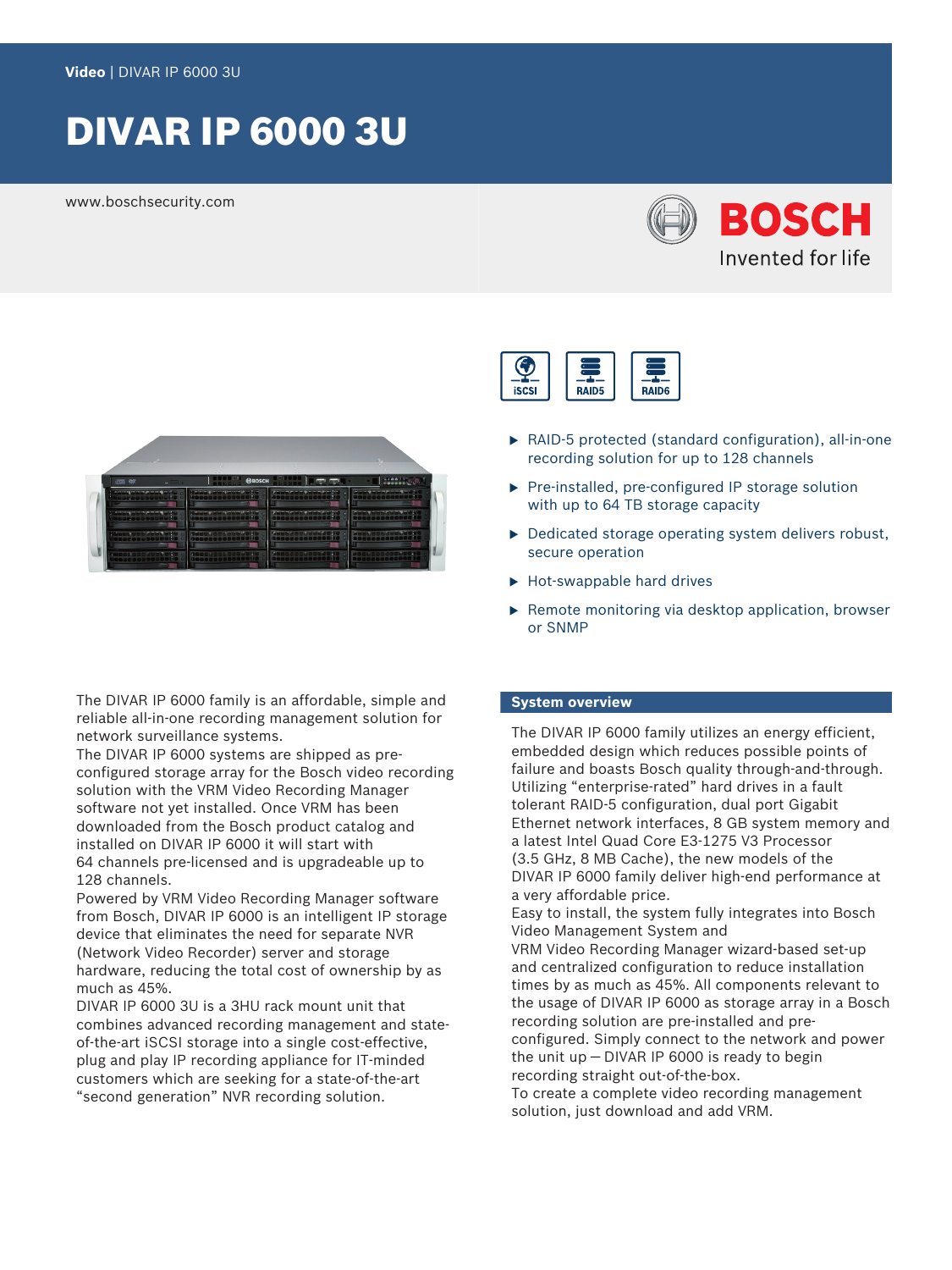To create a complete video management solution add DIVAR IP 6000 to Bosch Video Management System (Bosch VMS). DIVAR IP 6000 offfers iSCSI-based storage, which is the basis for the resilient and scalable video recording and management functionality in Bosch VMS.

Bosch VMS manages all IP and digital video and audio, plus all the security data being transmitted across your IP network. It seamlessly combines IP cameras and encoders, provides system-wide event and alarm management, system health monitoring, user and priority management.

Video Client may be used as playback client only or to create an entry-level complete video management solution without the need of additional licenses.

#### **Functions**

DIVAR IP 6000 3U features highly energy-efficient hotswap redundant power supplies, as well as hot-swap SATA-3 hard drives supporting up to 64 TB (16 x 4 TB) of gross storage capacity. All system software is preinstalled and pre-activated — creating an out-of-the-box ready-to-use video management appliance. It utilizes Microsoft Windows Storage Server 2012 R2.

#### **Instant real time access to video**

View high quality HD or UHD video despite low or limited bandwidth connections. If VRM is installed, Dynamic Transcoding technology ensures you can view your video immediately — anytime, anywhere.

#### **Remote viewing**

DIVAR IP 6000 supports our advanced Video Client for remote viewing. Video Client is a Windows PC application for live viewing and playback including Configuration Manager which allows the settings of DIVAR IP 6000 be configured.

#### **IT Management**

Microsoft Windows Storage Server 2012 R2 provides a simple, intuitive user interface for system configuration and unified appliance management. Administrators and IT professionals will appreciate the ability to manage DIVAR IP 6000 using the built-in Microsoft System Center Suite. The ability to use one central tool for configuration and operations management reduces installation and training requirements, and helps keep ongoing system management costs low.

#### **Monitoring**

The DIVAR IP 6000 family provides SNMP, Remote Desktop and HTTP monitoring support for the system's hardware and, if installed, for the VRM Video Recording Manager application. Increased reliability of high-availability hardware, embedded design as well as system-wide monitoring and management ensure maximum uptime.

#### **Bosch quality**

Bosch subjects all its products to the most comprehensive and rigorous battery of quality endurance tests in the industry. Our recording products are subjected to extreme temperatures, voltages and vibrations to determine reliable operating limits, so you can be assured of long-term reliable operation. And Bosch firmly stands behind every product it sells with an end-to-end 3 year warranty backed by technical support.

#### **Certifications and approvals**

| Region | <b>Certification</b> |                    |
|--------|----------------------|--------------------|
| Europe | CF                   | DIVAR IP 6000 (R2) |
| USA    | UI                   | DIVAR IP 6000 (R2) |

#### **Installation/configuration notes**

DIVAR IP 6000 3U comes pre-configured in a RAID‑5 standard configuration with iSCSI LUNs (fully populated system only) and provides the following specifications:

#### **RAID‑5 configuration**

| Gross<br><b>Capacity</b> | <b>Net</b><br><b>Capacity</b> | <b>Bandwidth</b><br>$\star$ | <b>IP Cameras</b>                   |
|--------------------------|-------------------------------|-----------------------------|-------------------------------------|
| w/o HDD                  | n/a                           | 550 Mbit/s                  | $64+$ pre-licensed /<br>$128+$ max. |
| 16 x 3 TB                | 41885 GB                      | 550 Mbit/s                  | $64+$ pre-licensed /<br>$128+$ max. |
| $16 \times 4$ TR         | 55860 GB                      | 550 Mbit/s                  | $64+$ pre-licensed /<br>$128+$ max. |

\*Performance only warranted with hard drive models tested and qualified by Bosch. These values refer to the Bosch recording applications; Net capacity for a RAID‑5 configuration without hot spare; 64+/128+ concurrent iSCSI sessions indicate the number of concurrent recording sessions plus eight sessions for replay.

Optional supported RAID configurations are RAID‑5 with 1 x hot spare or RAID-6 without hot spare. The optional RAID configurations will not come preconfigured but must be set up manually via the preinstalled RAID configuration utility.

#### **RAID‑5 plus hot spare configuration**

| Gross<br><b>Capacity</b> | <b>Net</b><br><b>Capacity</b> | <b>Bandwidth</b> | <b>IP Cameras</b>                   |
|--------------------------|-------------------------------|------------------|-------------------------------------|
| $w$ /o HDD               | n/a                           | 550 Mbit/s       | $64+$ pre-licensed /<br>$128+$ max. |
| 16 x 3 TB                | 39102 GB                      | 550 Mbit/s       | $64+$ pre-licensed /<br>$128+$ max. |
| 16 x 4 TB                | 52136 GB                      | 550 Mbit/s       | $64+$ pre-licensed /<br>$128+$ max. |

\*Performance only warranted with hard drive models tested and qualified by Bosch.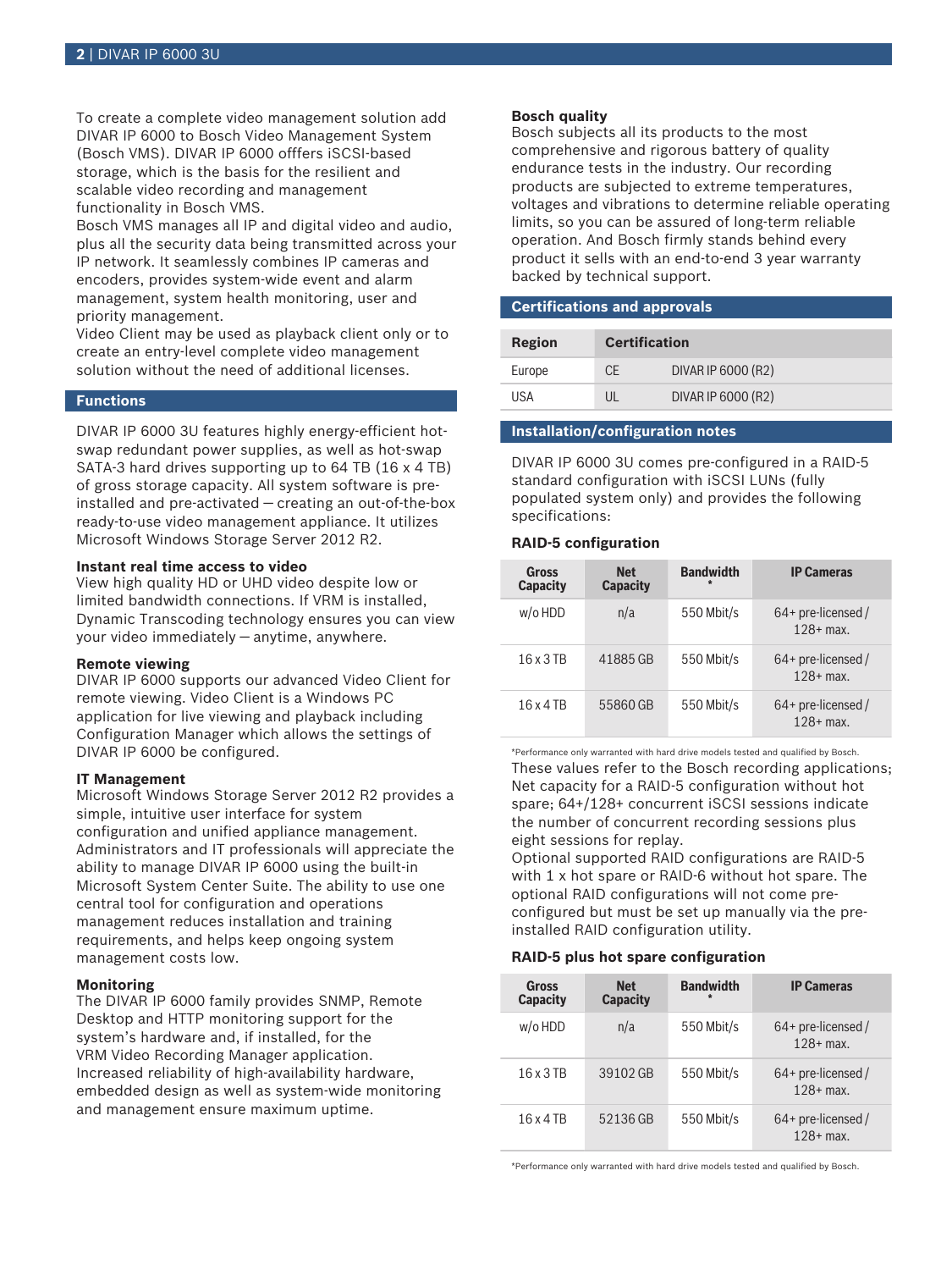#### **RAID‑6 configuration**

| Gross<br><b>Capacity</b> | <b>Net</b><br><b>Capacity</b> | <b>Bandwidth</b><br>$\star$ | <b>IP Cameras</b>                   |
|--------------------------|-------------------------------|-----------------------------|-------------------------------------|
| $w$ /o HDD               | n/a                           | 475 Mbit/s                  | $64+$ pre-licensed /<br>$128 + max$ |
| 16 x 3 TB                | 39102 GB                      | 475 Mbit/s                  | $64+$ pre-licensed /<br>$128+$ max. |
| 16 x 4 TR                | 52136 GB                      | 475 Mbit/s                  | 64+ pre-licensed /<br>$128+$ max.   |

\*Performance only warranted with hard drive models tested and qualified by Bosch. DIVAR IP 6000 may be upgraded once with an additional 64 channel license. The respective upgrade license has to be purchased. The upgrade allows for the maximum of 128+ sessions: 128 sessions for recording, eight sessions for replay.

#### **Notice**

 $\mathbf i$ 

Uninterruptable Power Supply (UPS). We strongly recommend using an "Online UPS" with an always active battery. The UPS must support Windows Storage Server 2012 R2 and must be sufficient to allow time to bring an auxiliary power source on line, or to properly shut down the DIVAR IP disk array(s).

#### **Notice**

i

DIVAR IP 6000 comes pre-installed with all the software components necessary in a Bosch recording environment. It is pre-configured to be integrated into a recording or video management solution from Bosch out-of-the-box without any additional configuration tasks to be carried out on the storage system itself.

The VRM software is not yet installed and DIVAR IP 6000 does not include any video management or viewing application. Video management or viewing software must be installed on separate hardware.



### **Notice**

Bosch is not liable for system failures of units equipped with third-party hard drives if the thirdparty hard drives are source of the issues. Such drives are not covered by the 3 years warranty.

#### **Parts included**

| Quantity       | Component                       |
|----------------|---------------------------------|
| 1              | DIVAR IP 6000 3U                |
| 1              | <b>Quick Installation Guide</b> |
| $\mathfrak{D}$ | Power cords                     |
|                | Recovery DVD                    |
|                |                                 |

| <b>Processor</b>             |                                                                                                                                         |
|------------------------------|-----------------------------------------------------------------------------------------------------------------------------------------|
| Processor                    | Intel Xeon Processor F3-1275 V3<br>(8 MB Cache, 3.5 GHz)                                                                                |
| Socket                       | $\mathbf{1}$                                                                                                                            |
| Cache memory                 | 8 MB Intel Smart Cache                                                                                                                  |
| Memory protection            | <b>ECC</b> unbuffered                                                                                                                   |
| Max front side bus           | 1600 MHz                                                                                                                                |
| <b>Memory</b>                |                                                                                                                                         |
| Memory installed             | 8 GB, DDR3-1666 ECC UNB (1 x 8 GB)                                                                                                      |
| <b>Storage</b>               |                                                                                                                                         |
| <b>Storage Type</b>          | 16 Trays: 3.5-inch SATA                                                                                                                 |
| <b>Hard Drives Installed</b> |                                                                                                                                         |
| Data                         | SATA-3, 7200 RPM, 64 MB, 3.5", RAID-5<br>configuration<br>DIP-61F3-16HD: 16 x 3 TB<br>DIP-61F4-16HD: 16 x 4 TB<br>DIP-61F0-00N: w/o HDD |
| 0S                           | 2 x 120 GB SSD RAID-1 configuration                                                                                                     |
| Optical                      | DVD-RW                                                                                                                                  |
| SAS RAID Card                | 8 ports LSI 3108 SAS3 controller                                                                                                        |
|                              |                                                                                                                                         |

#### **System status**

DIVAR IP 6000 comes fully loaded and fully functional with Microsoft Operating System Windows Storage Server 2012 R2. It comes with a built-in 64 channels VRM recording application license from Bosch which will be activated once VRM is installed by the user.

#### DIVAR IP 6000 without pre-installed hard drives:

The RAID configuration of third-party data hard drives must be set up manually via the pre-installed Intel RAID management utility. Only after this manual RAID configuration the system provides full functionality.

| Technical specifications                   |                            |  |
|--------------------------------------------|----------------------------|--|
|                                            |                            |  |
| <b>Electrical</b>                          |                            |  |
| AC input rating                            | 100 to 240 V / 50 to 60 Hz |  |
| <b>Electrical</b><br>140 VAC input         |                            |  |
| Input current                              | 2.9A                       |  |
| Actual output wattage<br>from power supply | 362.7W                     |  |
| Efficiency of power<br>supply              | 92%                        |  |
| Power consumption*                         | 394.3 W                    |  |
|                                            |                            |  |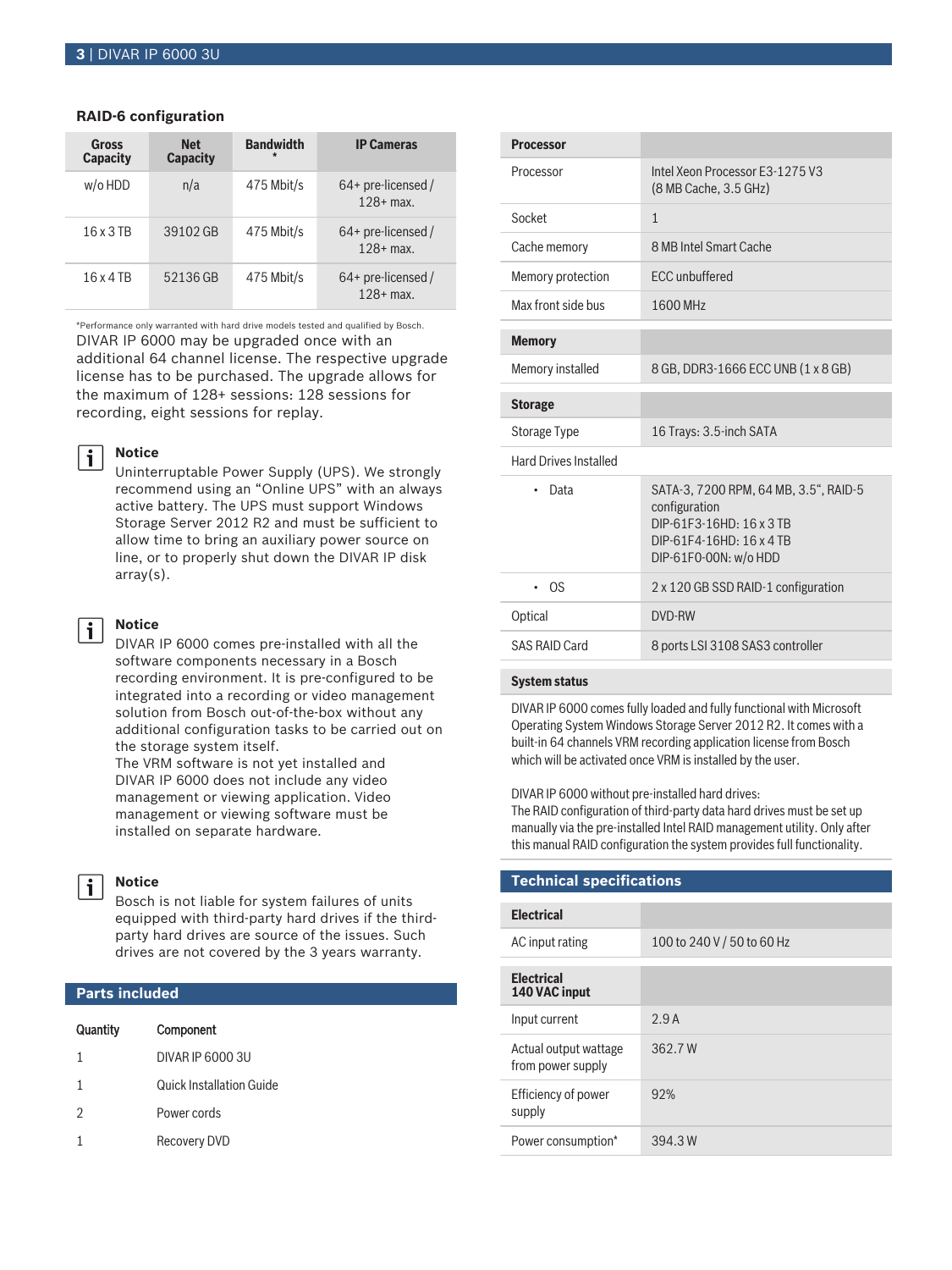### **Electrical**

| 140 VAC input                     |          |
|-----------------------------------|----------|
| Total BTU/h                       | 1345.6   |
| Power factor                      | 0.98     |
| System AC input VA<br>requirement | 402.3 VA |

\*System power consumption may vary based on workload and environment.

| <b>Electrical</b><br>240 VAC input         |          |
|--------------------------------------------|----------|
| Input current                              | 1.7A     |
| Actual output wattage<br>from power supply | 362.7W   |
| Efficiency of power<br>supply              | 94%      |
| Power consumption*                         | 385.9W   |
| Total BTU/h                                | 1317.0   |
| Power factor                               | 0.96     |
| System AC input VA<br>requirement          | 402.0 VA |

\*System power consumption may vary based on workload and environment.

| <b>Mechanical</b>                     |                                                                  |
|---------------------------------------|------------------------------------------------------------------|
| Form factor                           | 3HU rack mount                                                   |
| Power supply                          | 1200 W Platinum Level Redundant                                  |
| USB ports                             | Front: 2 USB 2.0 ports<br>Rear: 2 USB 2.0 ports, 2 USB 3.0 ports |
| Network                               | Dual Intel i210AT Gigabit LAN                                    |
| Dimensions<br>$(H \times W \times D)$ | 132 x 437 x 648 mm (5.2 x 17.2 x 25.5 in)                        |
| Weight                                | 32.7 kg (72 lb)                                                  |
| <b>Fnvironmental</b>                  |                                                                  |
| Operating temperature                 | +10 °C to +35 °C (+50 °F to +95 °F)                              |
| Non-operating<br>temperature          | $-40$ °C to +70 °C ( $-40$ °F to +158 °F)                        |
| Operating relative<br>humidity        | 8 to 90% (non-condensing)                                        |
| Non-operating relative<br>humidity    | 5 to 95% (non-condensing)                                        |

#### **Ordering information**

#### **DIVAR IP 6000 3U, 16 x 3 TB HDD**

Recording management solution for network surveillance systems. Up to 128 channels; VRM software not pre-installed; 16 x 3 TB storage capacity Order number **DIP-61F3-16HD**

#### **DIVAR IP 6000 3U, 16 x 4 TB HDD**

Recording management solution for network surveillance systems. Up to 128 channels; VRM software not pre-installed; 16 x 4 TB storage capacity Order number **DIP-61F4-16HD**

#### **DIVAR IP 6000 3U, w/o HDD**

Recording management solution for network surveillance systems. Up to 128 channels; VRM software not pre-installed; w/o HDD Order number **DIP-61F0-00N**

### **Accessories**

**DIVAR IP 6000/7000 Storage Expansion 3 TB** 3 TB HDD Order number **DIP-6703-HDD**

#### **DIVAR IP 6000/7000 Storage Expansion 4 TB** 4 TB HDD Order number **DIP-6704-HDD**

#### **Software Options**

**DIVAR IP 6000 Upgrade**

Upgrade license for 64 cameras (e-license) Order number **DLA-XVRM-064**